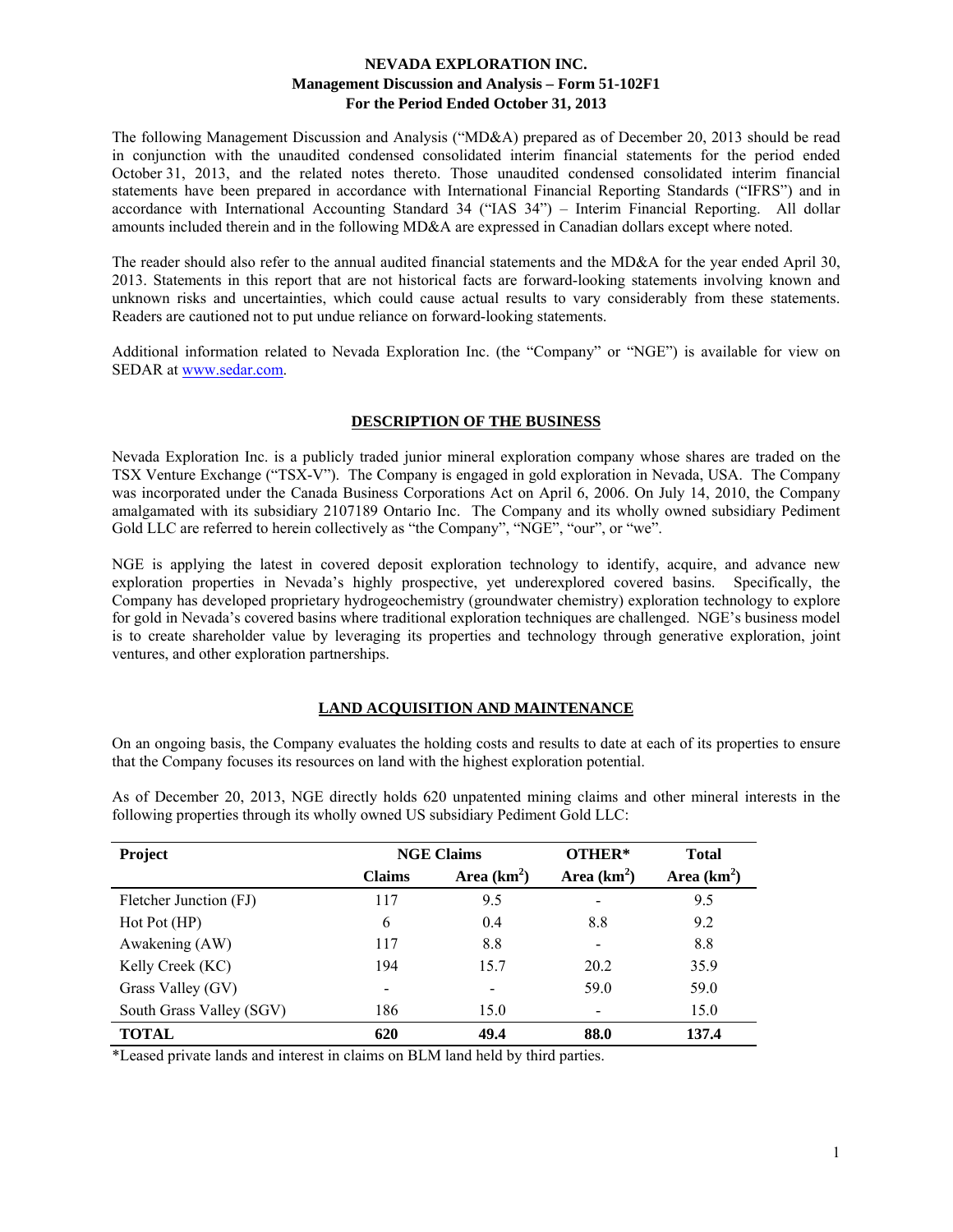#### **EXPLORATION RISK MANAGEMENT STRATEGY**

NGE manages exploration risk by focusing exploration resources in specific, planned stages on each property. If the results from one stage are positive, then NGE allocates funds to the next stage. If at any stage, results are negative, NGE drops the property from further consideration. NGE's staged exploration strategy assures that properties showing positive results move aggressively through the exploration pipeline.

NGE's exploration stages include:

- − Hydrogeochemistry: NGE first uses its proprietary hydroprobe sampling technology to collect regularized hydrogeochemistry samples across areas already shown to be prospective based on samples collected from existing springs and wells. NGE uses the data to develop a computerized hydrogeochemistry model of each target.
- − Acquisition: NGE acquires the mineral rights covering prospective targets showing large areas of highly anomalous hydrogeochemistry. If a target of exploration interest is on BLM land that is open to location (available), NGE locates mineral claims. If a target lies on private land, NGE completes a title review to determine mineral title ownership, and then endeavours to negotiate an agreement with the owner.
- − Surface Geochemistry: NGE completes detailed soil, vegetation, and/or soil gas sampling across areas demonstrating prospective hydrogeochemistry to detect the possible vertical migration of gold and traceelements from the underlying bedrock into the soils above. The use of surface geochemistry allows NGE to confirm the presences of anomalous levels of gold and other trace elements in a secondary medium in addition to in the groundwater.
- − Gravity Geophysics: NGE uses detailed gravity geophysics to provide valuable information about the depth to bedrock across a property. Gravity data can suggest areas of strong changes in the relief or composition of the underlying bedrock, which can be indicative of underlying fault zones and alteration that often control the location of gold mineralization.
- − Air Magnetics: NGE uses detailed air magnetic geophysics to provide information on the locations and types of rocks, fault zones, and hydrothermal alteration that generally accompany large gold deposits.
- − Seismic Geophysics: NGE uses seismic geophysics, where appropriate, to identify deep-seated, steeply-dipping fault zones that can be projected into the near surface environment. Major, high-angle structures are important since they provide a potential conduit or 'plumbing' system for potential gold-bearing, hydrothermal fluids to access near-surface areas and deposit gold.
- − Drilling: where properties successfully pass through the above exploration stages, NGE uses drilling to test for: (1) shallow bedrock (< 1,000ft beneath the surface); (2) structures or faults in bedrock that may source potential mineralization; (3) bedrock that has been altered by hydrothermal fluids; (4) anomalous concentrations of gold and associated trace-elements in bedrock; and (5) sufficiently sized target to reasonably contain an economic resource. NGE evaluates drilling results based on these criteria to determine whether or not to continue to maintain each property and commit further exploration expenditures towards them.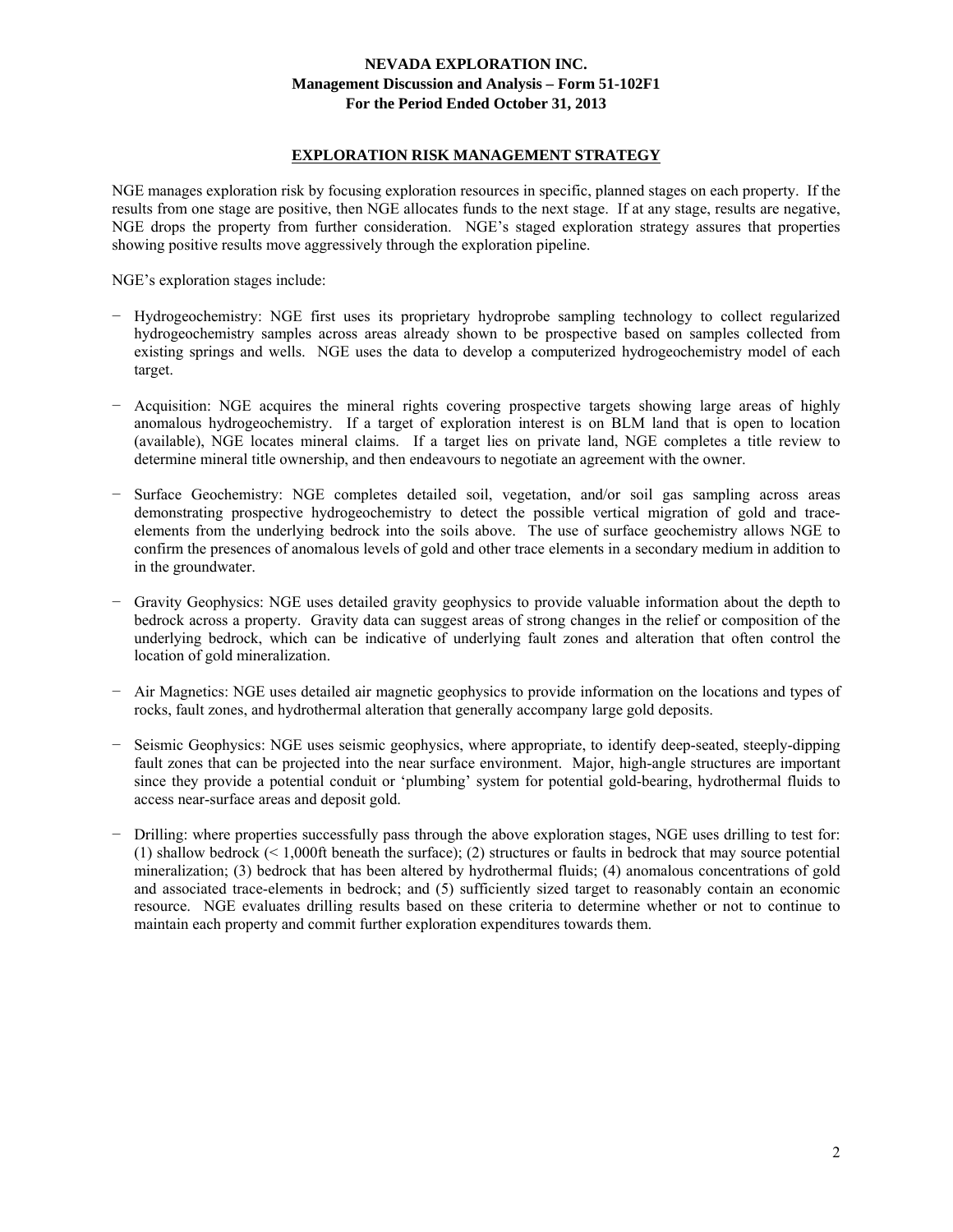#### **MINERAL EXPLORATION PROPERTIES**

#### *Fletcher Junction (FJ)*

The Fletcher Junction Project is located in Mineral County, Nevada, approximately 30km southwest of Hawthorne, Nevada. The Company has a 100% interest in 117 claims (9.6km<sup>2</sup>) at the Fletcher Junction Project, subject to a 1.25% net smelter return royalty ("NSR") to Royal Gold, Inc.

On December 18, 2008, NGE announced the completion of a Phase I RC drill program at Fletcher Junction, and presented the detailed results that demonstrate how NGE used its hydrogeochemistry exploration technology to discover a new, gold-bearing hydrothermal system in an otherwise blind, covered bedrock setting. Nine widespaced drill holes were completed to target depth, and all nine encountered altered bedrock that contained geochemically anomalous gold and gold-associated trace elements, as well as anomalous gold and trace-element hydrogeochemistry. The bedrock, alteration, and the suite of gold-associated trace elements found at Fletcher Junction are similar to those found at the nearby Aurora mining district, noted for historic, high grade underground production.

While significant intervals of potentially ore grade mineralization were not encountered in the Phase I drilling, management believes that the results at Fletcher Junction are substantive in that they demonstrate how NGE has used its unique and proprietary hydrogeochemistry exploration technique to discover a new gold-bearing, hydrothermal system in a covered bedrock setting. The results to date at Fletcher Junction add value to NGE's other projects that were all identified using the same hydrogeochemistry exploration technology, and they establish NGE as a source of quality exploration projects for potential Joint Venture partners.

NGE believes the first phase drill results at Fletcher Junction justify a much larger, Phase II drill program specifically designed to test the vertical fault zones believed to contain ore-grade gold mineralization that source the anomalous gold in groundwater, alluvium, quartz-boulders and bedrock at Fletcher Junction. In preparation for Phase II drilling, NGE has submitted and received approval from the US Forest Service for a new Plan of Operations.

During the year ended April 30, 2013, the Company entered into an Exploration and Option to Joint Venture Agreement with Spruce Ridge Resources Ltd. ("Spruce Ridge"), whereby Spruce Ridge had the right to earn a joint venture interest in the property. During the period ended October 31, 2013, Spruce Ridge terminated the Exploration and Option to Joint Venture Agreement and retains no interest in the project. During the course of the Agreement, Spruce Ridge completed two core holes, totaling approximately 1,230 metres (4,000 feet). NGE has completed assaying the drill core, is currently updating the project's exploration model with the new data, and has begun looking for a new exploration partner.

## *Hot Pot (HP)*

In 2004, NGE's regional reconnaissance hydrogeochemistry program identified a prospective exploration target near Hot Pot in Humboldt County, Nevada, approximately 30km northwest of Battle Mountain, Nevada. Regional gravity data suggested that the Hot Pot area is underlain by a bedrock high covered by a thin layer of sand  $\&$  gravel.

On September 16, 2005, the Company entered into a 10 year Mining Lease Agreement on 8.8km<sup>2</sup> at Hot Pot Project, subject to a 3% NSR to the land owner. The Company also controls 6 claims at Hot Pot (50 hectares). The lands within the Mining Lease Agreement and the 6 claims are subject to a 1.25% NSR to Royal Gold, Inc.

In 2005, nine RC drill holes were completed at Hot Pot to depths ranging from 92m (300ft) to 190m (620ft) for a total of 1,195m (3,900ft). The widely-spaced, shallow holes confirmed bedrock to range in depth from 33m (110ft) to 112m (370ft). The bedrock was hydrothermally altered and contained anomalous gold and trace elements similar to that associated with the Lone Tree gold mine. The drilling also confirmed and enlarged the area of anomalous hydrogeochemistry.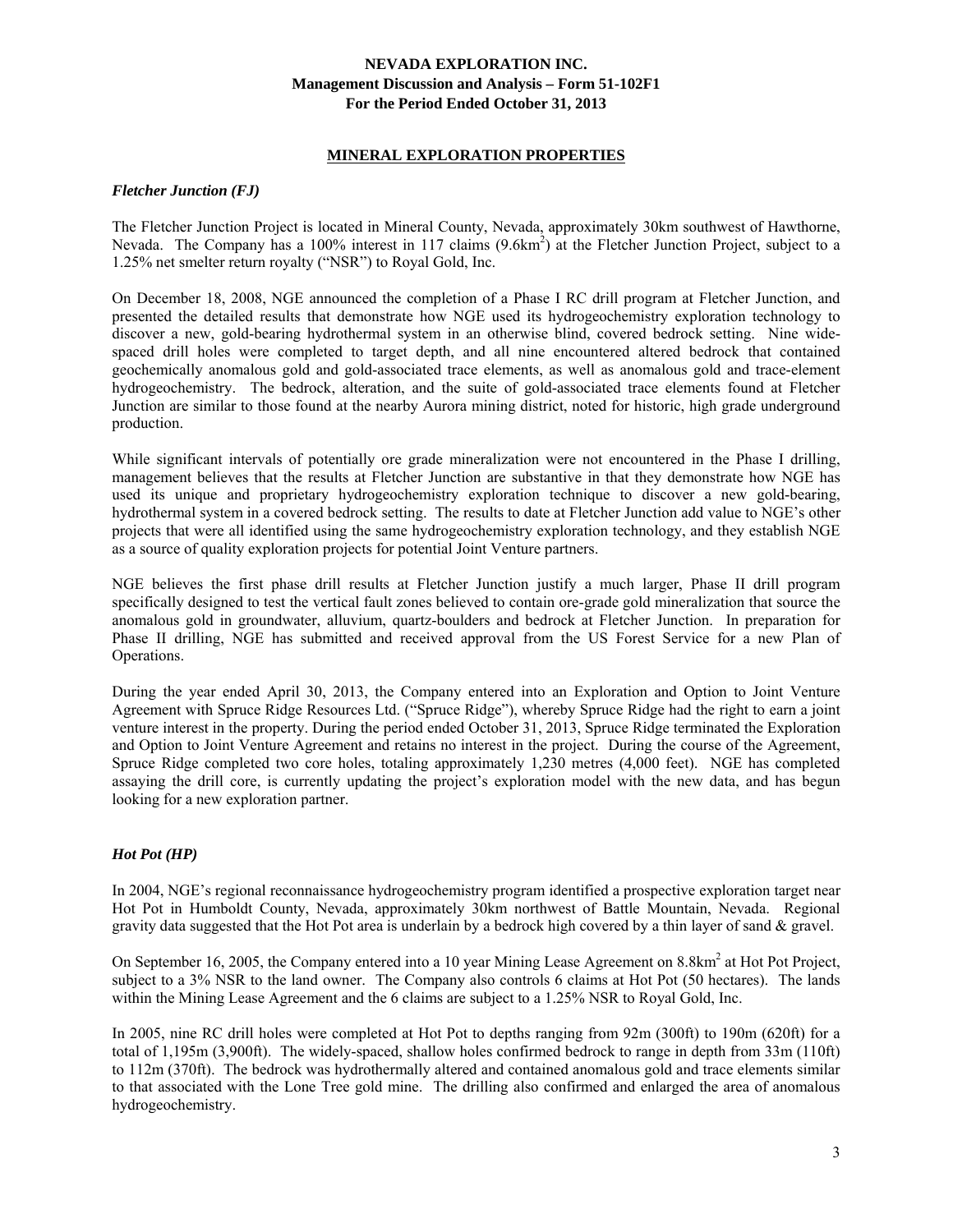In 2007, NGE used its hydroprobe equipment to complete a detailed hydrogeochemistry survey at Hot Pot on a 400m (1/4 mi) grid. The resulting dataset showed highly anomalous gold and trace elements chemistry and further expanded the area of exploration interest. Additionally, in 2007, NGE completed two seismic geophysical lines, which identified several deep, north-trending, steeply-dipping fault zones. In 2008, NGE completed a detailed gravity geophysical survey, which successfully mapped the relative depth to the underlying bedrock by measuring the density contrast between 200m sampling points. The gravity survey delineated sharp changes in the slope of the bedrock that coincided with the fault zones identified by seismic geophysics.

In 2008, NGE completed 10 vertical, RC drill holes to test small segments of the steeply-dipping fault zones identified by the 2007 seismic and gravity geophysics. Three vertical holes were spaced 100m (330ft) apart on each of three lines. The holes ranged in depth from 50m (165ft) to 175m (575ft) for a total of 1,085m (3,565ft). The shallow drill holes encountered hydrothermally altered bedrock containing anomalous gold and trace elements. Deeper, angle drill holes designed to cross cut the areas where the steeply-dipping fault zones had been projected were planned, but the drilling contractor was unable to complete the program.

Also in 2008, an energy company, with business interests separate from NGE, started a deep test drill hole on the Hot Pot property. In exchange for NGE's seismic data, NGE was granted access to drill cuttings from the 1,372m (4,500ft) drill hole. Significantly, the deep drill hole encountered hydrothermally-altered, Paleozic Rocks underlying the Hot Pot Project. Hydrothermal alteration includes carbon re-mobilization, local bleaching, clay, decalcification and secondary pyrite.

Although potentially economic quantities of gold mineralization have not yet been encountered at Hot Pot, drilling to date has been wide-spaced and could have easily missed the type of high-angle fault zones that control significant known gold mineralization elsewhere in the region. The widely-distributed, highly anomalous gold in groundwater together with the large area of hydrothermally-altered and geochemically anomalous bedrock strongly suggests that higher values for gold in bedrock than have been discovered to date may still be located nearby. The next step is more closely-spaced, shallow, vertical drill holes and/or deeper, angle holes targeted to intersect steeply-dipping, potentially ore-bearing fault zones and favourable bedrock units.

On September 16, 2009, the Company entered into an Exploration Agreement with International Enexco Ltd. ("Enexco") whereby Enexco can earn a 51% interest in the Hot Pot Property by drilling 6,000 meters (19,600ft) over three years, with the option to earn an additional 19%, for 70% total, by drilling another 3,000 meters (9,800ft) during the fourth year. On July 2, 2009, NGE announced that Enexco had begun drilling at Hot Pot.

In 2009 and early 2010, Enexco completed an 11 hole, 3,462 metre (11,360 ft) core drilling program at Hot Pot to collect stratigraphic information and test for mineralized structures beneath the alluvial cover. Enexco's drilling successfully encountered weak, but widespread anomalous gold values in all 11 holes. Importantly, the results showed that the anomalous gold values at Hot Pot are associated with increased copper values, an association that is related to ore-grade gold mineralization within the Marigold mine complex 9 km (6 miles) to the south-southwest. In addition, the results included anomalous silver concentrations, including one 4.57 metre (15 ft) interval averaging 15.5 gpt silver, as well as several other trace element distribution patterns indicative of a large hydrothermal system. Enexco engaged Doug McGibbon, an economic geologist with over 25 years of exploration experience in the Battle Mountain area and responsible for major discoveries at the Marigold and Pinson mines, to review the drilling results and the exploration data, and to put the Hot Pot property into regional context (taken from January 25, 2010, Enexco news release):

"Mr. McGibbon's study has confirmed that the hydrothermally altered and mineralized lithologies at Hot Pot are similar if not stratigraphically equivalent to those hosting orebodies at the Marigold mine. Although gold values only ranged up to 66 parts per billion, the mineralized zones encountered were up to 149 metres in length beneath overburden cover that was between 40 to 152 metres in all but two of the holes, with the spacing between holes still leaving sufficient room to host a significant gold deposit. Drilling also identified zones of oxidation to depths of 300 metres, significant intervals of brecciated material indicative of several major fault zones and an apparent horst block with similarities to the geologic setting at the Lone Tree mine. Structural analysis is currently under way, and additional geochemical and geophysical work are being considered to focus further drilling."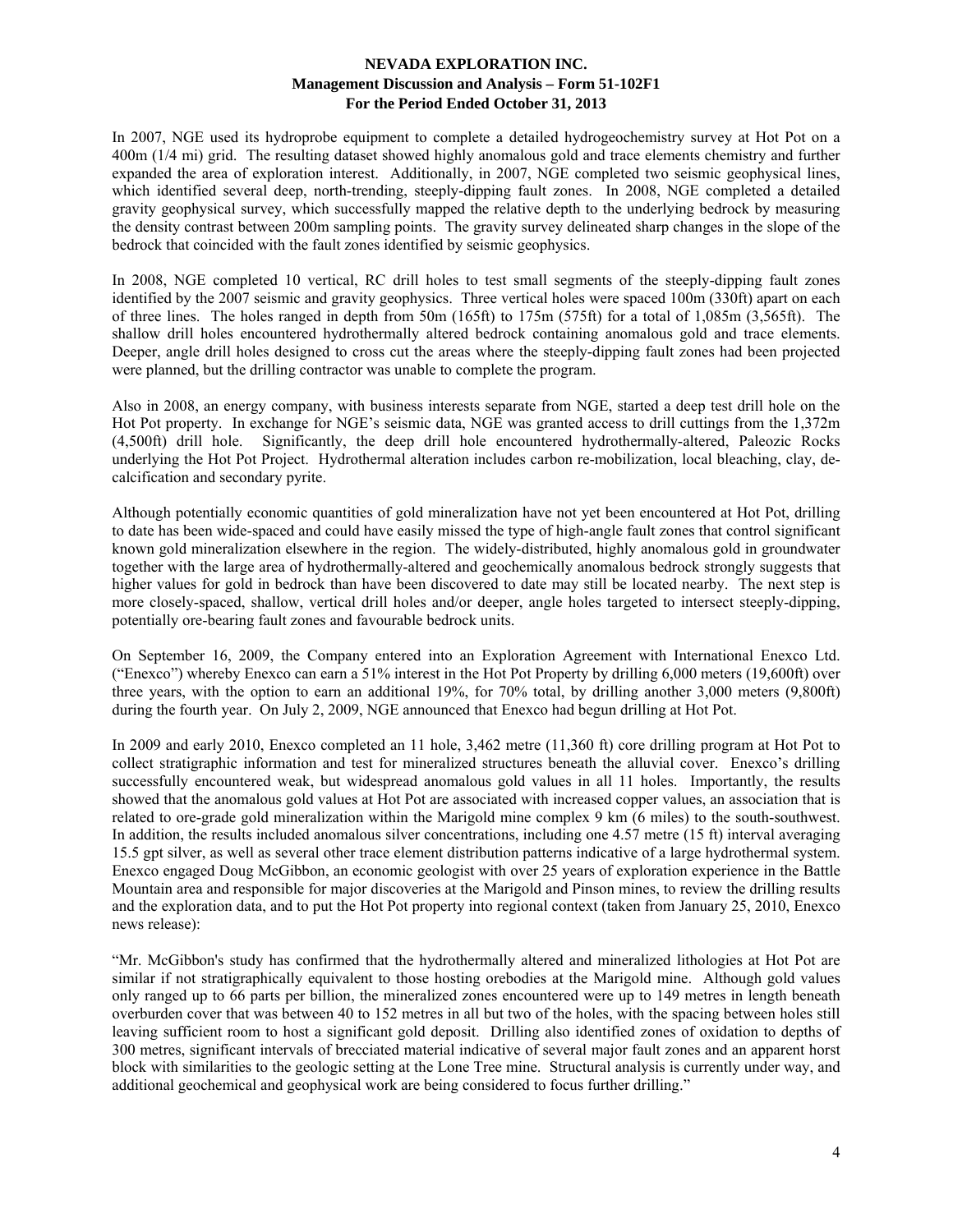On August 16, 2011, NGE reported that Enexco withdrew from the Exploration Agreement at Hot Pot, and that as a result, Enexco retained no interest in the project. NGE has updated the exploration model for the project based on Enexco's drilling, and NGE believes that the combined dataset confirms that the project represents a completing exploration target in an important part of Nevada.

#### *Awakening (AW)*

The Awakening Project is located in Humboldt County, Nevada, approximately 50km north-northwest of Winnemucca, Nevada, and directly north of the Sleeper Gold Mine. The Company has a 100% interest in 206 claims (16.7km<sup>2</sup>) at Awakening. The Awakening gold property is largely covered by syn- to post-mineral volcanic units and post-mineral alluvium and as a result, has seen little historic exploration activity. Projections of favourable lithology, structure, and alteration at regional, district and property scales suggest that potentially important goldsilver mineralization may be located within economic depths beneath the cover at Awakening.

In 2007 and 2008, NGE completed a detailed hydrogeochemistry program at Awakening. The groundwater samples contained high levels of gold and other trace elements in concentrations similar to those found at the adjacent Sleeper mine. During April and June, 2008, the Company's field crews completed soil sampling programs across the property and successfully confirmed the presence of anomalous gold and gold-related trace elements.

Also in 2008, NGE acquired approximately  $85 \text{km}^2$  ( $33 \text{mi}^2$ ) of high quality gravity geophysics data and approximately 173 km<sup>2</sup> (67 m<sup>2</sup>) of air magnetic data. The gravity geophysical survey was collected to delineate depth to metasedimentary and granitic bedrock, potential thickness of preserved rhyolitic volcanic rocks, and the location and orientation of prominent lithologic offsets that might be indicative of major fault zones. The detailed air magnetic survey was completed to be used in conjunction with the gravity data to define magnetically anomalous volcanic lithologies and zones of hydrothermal and/or structural magnetite destruction that might be indicative of major fault zones and possible hydrothermal alteration.

The results of the geochemistry and geophysical programs combined to improve NGE's exploration model and demonstrated that Awakening is a compelling target. In 2008, NGE commenced a Phase I RC drilling program at the Awakening property but drilling was suspended due to drilling difficulties.

During 2009, NGE completed detailed geologic mapping at a scale of 1:10,000 in the northern-most Slumbering Hills along the eastern edge of Awakening. In March, 2010, the Company completed a 258 page technical report summarizing all work completed on the property and began discussions with potential JV partners.

On June 4, 2010, Northgate Minerals Corp. ("Northgate") (TSX: NGX, NYSE Amex: NXG) and NGE announced the completion and execution of an Exploration and Option to Enter Joint Venture Agreement ("Agreement") on NGE's Awakening Gold Project ("Property"), in Humboldt County, Nevada. The Agreement granted Northgate the option to earn an initial 51% interest in the Property by spending USD\$4,100,000 in exploration and making additional cash payments totaling USD\$436,000 over five years. If Northgate completed the initial 51% earn-in, it had the option to earn an additional 14%, for a total of 65%, by completing a feasibility report on the Property.

During 2011, Northgate completed a seven hole core drilling program totalling 2,194 metres (7,198 feet). In October, 2011, Northgate was acquired by AuRico Gold Inc. ("AuRico"). AuRico indicated to NGE that Northgate's drilling results at Awakening were not encouraging enough to warrant AuRico's continuation of the Agreement, and during the year ended April 30, 2012, AuRico elected to terminate the Agreement. AuRico retains no interest in the project.

On July 1, 2008, the Company entered into a Mining Lease agreement with DIR Exploration Inc. on 15 claims (1.2km<sup>2</sup>) contained within NGE's larger claim block known as the Shine Claims. In early 2011, NGE completed a 10 hole, 1,573 metre (5,160 feet), Phase I drilling program on the Shine Claims. Based on the results of the drilling at the Shine Claims in the context of the other data collected elsewhere at the Awakening Project, the Company decided to focus its exploration on areas within the claims controlled directly by NGE; and accordingly, NGE terminated the Mining Lease on the Shine Claims during the year ended April 30, 2013.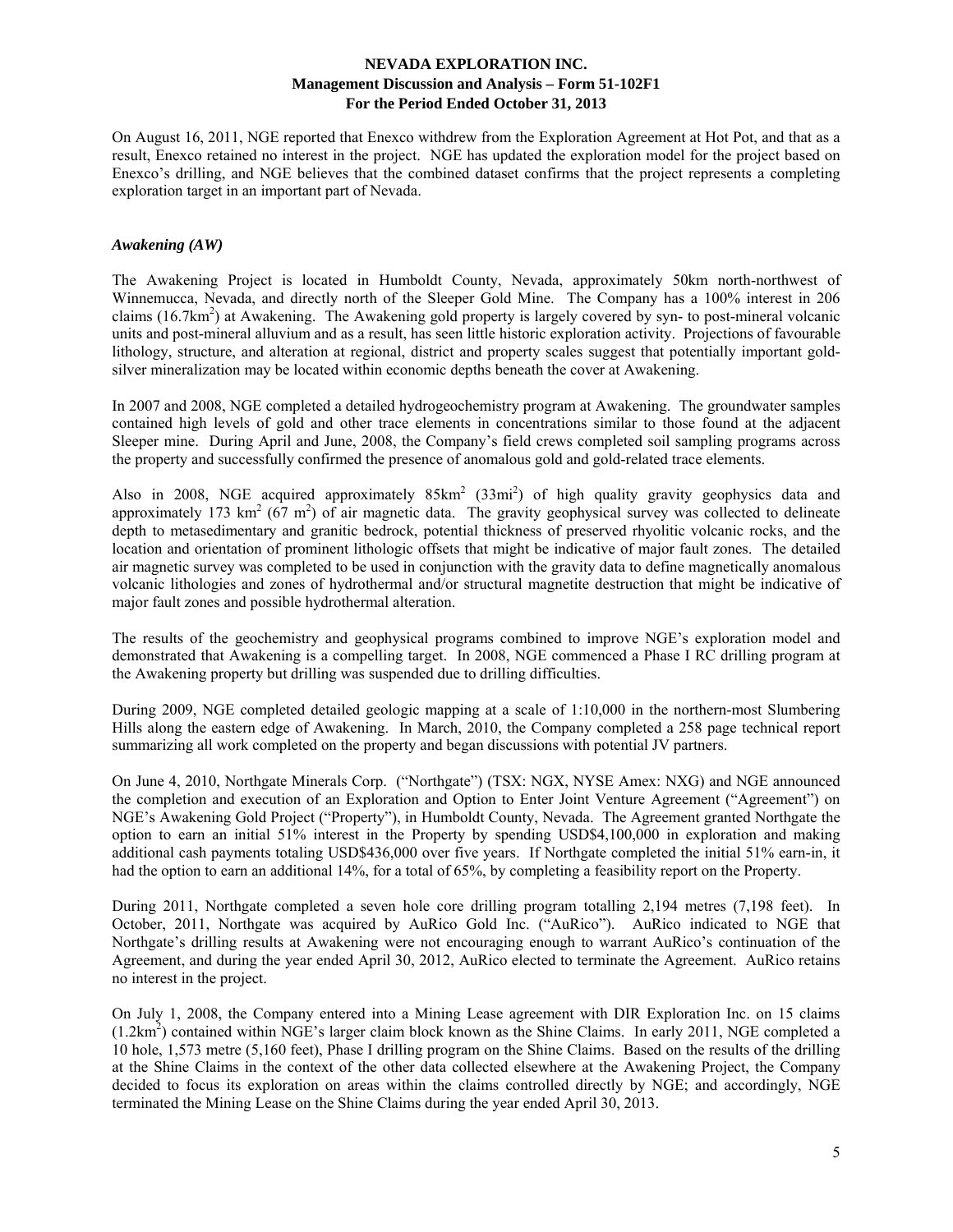NGE has received all results from the Company's drilling on the Shine claims and Northgate's drilling and is presently updating the project's exploration model with the new drilling data.

## *Kelly Creek (KC)*

The Kelly Creek Project is located in Humboldt County, Nevada, approximately 40km north-northwest of Battle Mountain, Nevada. The Company has a 100% interest in 430 claims (34.8km<sup>2</sup>) at Kelly Creek. On October 1, 2009, the Company entered into a Mining Lease and Option to Purchase Agreement with Genesis Gold Corporation ("Genesis") to acquire a 100% interest of Genesis's Hot Pot Claims, which consist of 254 unpatented mineral claims  $(20.2 \text{km}^2)$ . Under the Agreement, the Company is the Operator and has the option to purchase 100% of the Genesis claims for USD\$1,500,000, subject to a 1.5% Net Smelter Return Royalty ("Royalty"). The Company also has the option to purchase one half of the royalty (0.75%) for USD\$750,000.

The Kelly Creek project area is located in the prolific Kelly Creek Basin, between multi-million ounce gold deposits on the north (Twin Creeks, Getchell, Turquoise Ridge and Pinson) and south (Lone Tree, Marigold, Converse, Trenton Canyon and Copper Canyon). With the addition of Genesis's Hot Pot claims, NGE is now one of the largest property holders in the Kelly Creek Basin, along with Newmont Mining Corporation, which controls the majority of the alternating sections. However, despite its close proximity to world class gold deposits, the Kelly Creek project area has seen very limited historic exploration activity because the Basin's bedrock is largely covered by syn- to post-mineral volcanic units and post-mineral alluvium.

During 2007 and 2008, NGE completed a large scale reconnaissance hydrogeochemistry sampling program across the Kelly Creek Basin and successfully delineated a significant area of anomalous hydrogeochemistry similar to that surrounding the adjacent gold mines. A detailed gravity geophysical survey was completed in 2010 with positive results confirming the presence of shallow bedrock over the large area.

Kelly Creek sits adjacent to NGE's Hot Pot Project and has benefited from the updated and improved understanding of the district geologic controls provided by the Enexco drilling at Hot Pot. Combined with the hydrogeochemistry and gravity geophysics that NGE has collected, and the favorable regional, district and property scale lithology, structure and alteration, NGE believes that it has narrowed the area of exploration focus at Kelly Creek and confirmed the strong potential for covered gold mineralization. NGE is now looking for an exploration partner to work with at Kelly Creek, and expects the next phases of work at Kelly Creek to include detailed air magnetic geophysics, additional groundwater sampling, and seismic geophysics.

## *Grass Valley (GV)*

On February 27, 2012, NGE announced that it had entered into a generative Exploration Agreement with McEwen Mining Inc. ("McEwen Mining") to generate new gold projects using NGE's hydrogeochemistry exploration technology within a 25,000 hectare (95 sq mi) study area centered around Grass Valley in north central Nevada (referred to as the Area of Interest or "AOI").

Under the generative Exploration Agreement, McEwen Mining has engaged NGE to complete a hydrogeochemistry sampling program across the large AOI to indentify and delineate discrete new target areas in exchange for a service fee. Any projects that McEwen Mining acquires within the AOI will be deemed Designated Properties. Upon acquiring a Designated Property, McEwen Mining will pay NGE the greater of \$25,000 USD or \$100 USD per claim, and grant NGE a 30% carried interest in the Designated Property. McEwen Mining will be the manager of the Designated Properties, will have sole discretion on the nature and timing of all exploration and development activities at the Designated Properties, and will be solely responsible for payment of all costs incurred in respect of the Designated Properties. If McEwen Mining elects to continue to maintain a Designated Property, McEwen Mining will pay NGE \$100,000 USD per year on the first through fourth anniversaries of acquiring the Designated Property, and then \$250,000 USD on each subsequent anniversary. If McEwen Mining completes a Production Decision Report on a Designated Property that McEwen Mining deems sufficient to base a decision to commence production, the Designated Property will advance under a Joint Venture agreement.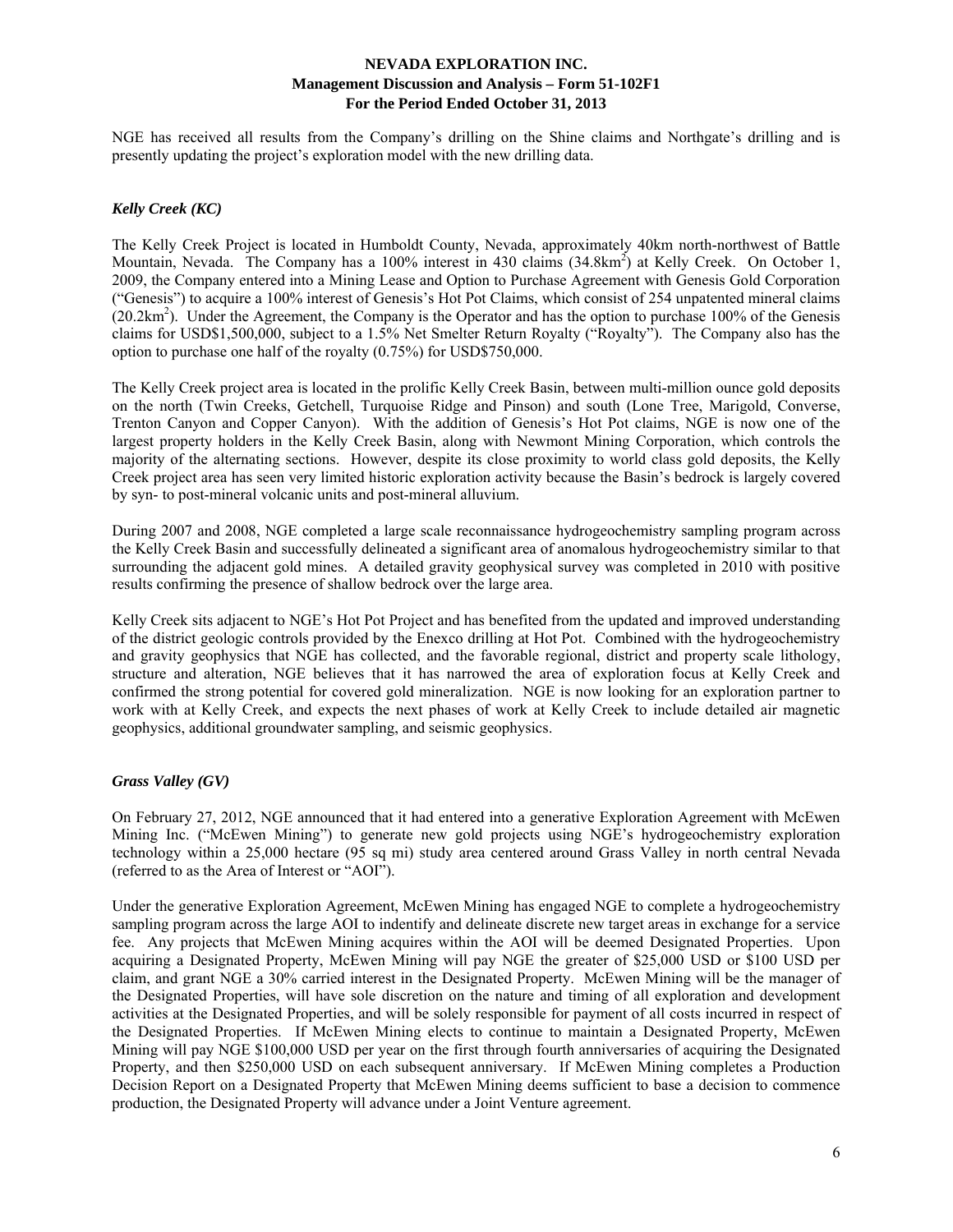On September 24, 2012, the Company announced that McEwen Mining elected to designate a new gold project in Grass Valley, Nevada, as a Designated Property. The Property is located in Lander County, Nevada, 90 km (55 miles) southwest of Carlin, along the western side of Grass Valley, approximately 16 kilometres (10 mi) south of Barrick Gold Corp.'s Cortez Pipeline property, one of the world's largest and lowest cost gold mines. The Property consists of approximately 59 square kilometres (23 sq mi) of unpatented mining claims.

Since acquiring the Grass Valley Project, McEwen Mining has advanced the Project by: collecting rock, soil, and vegetation geochemistry samples; mapping the exposed range front geology in the context of the regionally important structural controls; completing a detailed gravity geophysics survey; and acquiring and reprocessing historic seismic geophysical data.

NGE is pleased by the results to date at Grass Valley, and McEwen Mining has notified NGE that it plans to continue advancing the Grass Valley Project and to work with NGE to collect additional pre-drilling groundwater chemistry data, with the objective of establishing a strong geologic case for a series of test drill holes to establish the presence of and depth to the reactive lower plate host rocks that are associated with large Carlin-type gold deposits in Nevada.

## *South Grass Valley (SGV)*

On November 18, 2013, NGE announced that it had established the South Grass Valley Project by staking 186 unpatented mining claims (15km<sup>2</sup>). The Project is located in Lander County, north-central Nevada, approximately 50 kilometres (32 miles) south southwest of Barrick Gold Corp.'s Cortez Pipeline property.

#### *Bull Creek (BU)*

The Bull Creek Project is located in Humboldt County, Nevada, approximately 60 km west-northwest of Winnemucca, Nevada. The Company held a 100% interest in 108 (2012 – 264) claims (approx. 8.7 km<sup>2</sup>) at Bull Creek. During the period ended October 31, 2013, the Company realigned its land holdings in Nevada and decided to drop its claims at the Bull Creek Project. The Company wrote off all associated costs of \$1,352,613.

## *Sand Pass (SP)*

The Sand Pass Project is located in Humboldt County, Nevada, approximately 10 km north of Winnemucca, Nevada. The Company held a 100% interest in 89 (2012 – 145) claims (approx. 16.6 km<sup>2</sup>) at Sand Pass, as well as a Mining Lease Agreement covering another 940 hectares. During the period ended October 31, 2013, the Company terminated the Mining Lease Agreement and dropped its claims at Sand Pass as it realigned its land holdings in Nevada. The Company wrote off all associated costs of \$448,802.

## *Rye Patch (RP)*

The Rye Patch Project is located in Pershing County, Nevada, approximately 30 km northeast of Lovelock, Nevada. The Company held a 100% interest in 41 (2012 – 126) claims (approx. 3.3 km<sup>2</sup>) at Rye Patch, as well as Mining Lease Agreements covering another 70 hectares. During the period ended October 31, 2013, the Mining Lease Agreements expired and the Company dropped its claims at the Rye Patch Project as it realigned its land holdings in Nevada. The Company wrote off all associated costs of \$278,034.

## *Jungo (JU)*

The Jungo Project is located in both Humboldt and Pershing Counties, Nevada, approximately 60 km west of Winnemucca, Nevada. The Company held a 100% interest in  $108(2012 - 156)$  claims (approx. 8.7 km<sup>2</sup>) at Jungo.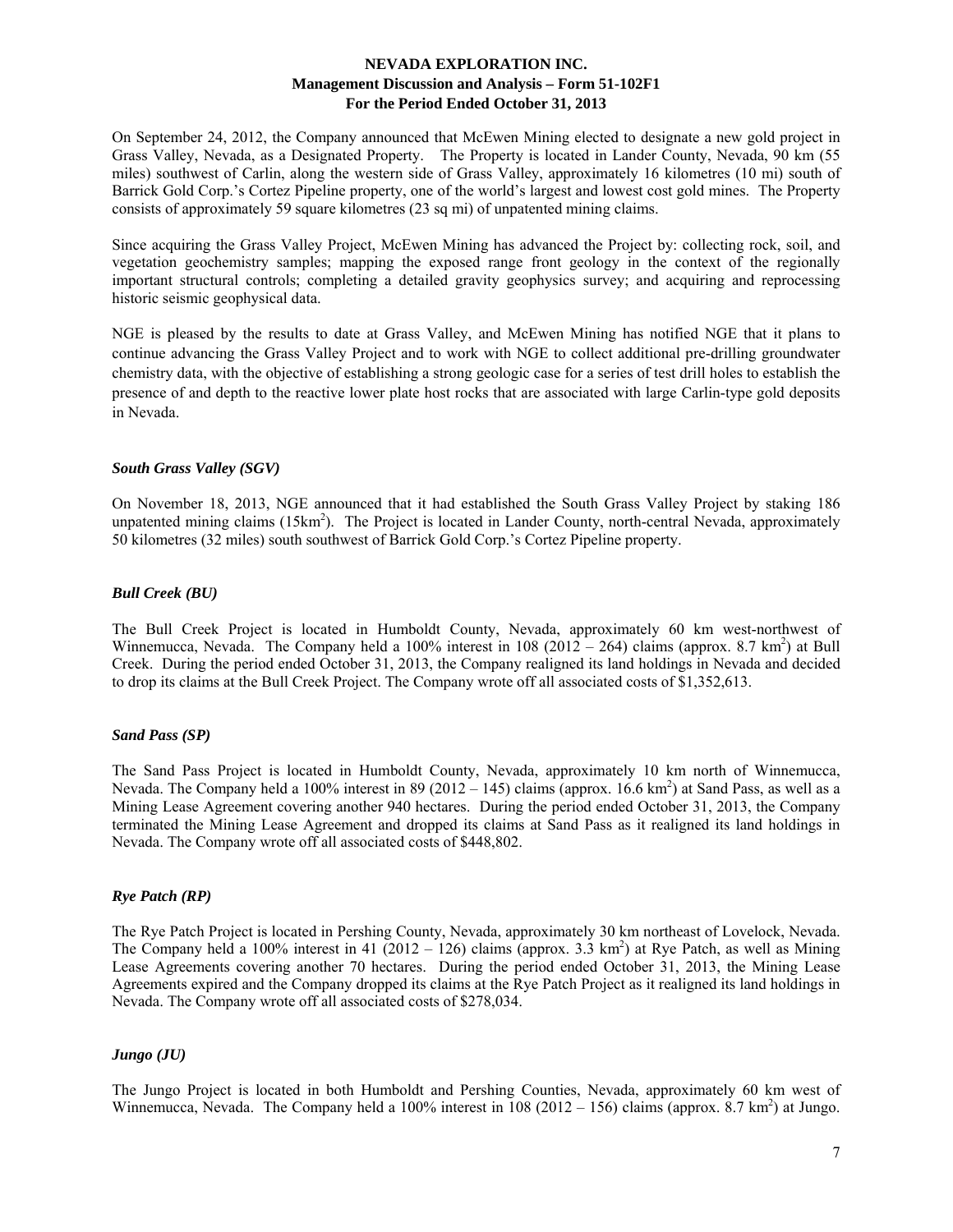During the period ended October 31, 2013, the Company realigned its land holdings in Nevada and decided to drop its claims at the Jungo Project. The Company wrote off all associated costs of \$241,891.

#### *Whiskey Flats (WF)*

The Whiskey Flats Project is located in Mineral County, Nevada, approximately 20 km south of Hawthorne, Nevada. The Company held a 100% interest in 99 (2012 – 123) claims  $(8.0 \text{ km}^2)$  at Whiskey Flats.During the period ended October 31, 2013, the Company realigned its land holdings in Nevada and decided to drop its claims at the Whiskey Flats Project. The Company wrote off all associated costs of \$311,579.

For a summary of NGE's property expenditures to date, please refer to Note 8 in the associated financial statements.

## **OTHER EXPLORATION PARTNERSHIPS**

In addition to advancing its own projects, NGE is using its hydrogeochemistry expertise and equipment to work with other companies on other projects. These exploration partnerships allow NGE to leverage its significant investment in its hydrogeochemistry program to expose NGE's shareholders to the upside of more projects, as well as to provide NGE revenue to offset its operating expenses.

#### *McEwen Mining Inc. at Gold Bar and Tonkin*

On June 6, 2011, NGE announced that US Gold Corporation, now McEwen Mining Inc, ("McEwen Mining") has engaged NGE to conduct a hydrogeochemistry exploration program on McEwen Mining's large land position surrounding its Gold Bar and Tonkin Properties in Nevada ("Project Area").

McEwen Mining's Gold Bar and Tonkin Properties are located on the south-central part of the prolific Eureka-Battle Mountain gold trend in north-central Nevada. McEwen Mining's land position is located approximately 16 km (10 miles) SE of Barrick's Cortez gold mine complex (39 MMOz as of September 7, 2011) and approximately 35 km (22 miles) NW of Barrick's Ruby Hill gold mine (1.1 MMOz as of December 31, 2010). The Project Area totals approximately 430  $\text{km}^2$  (165 mi<sup>2</sup>) and contains considerable areas of highly prospective but covered bedrock. McEwen Mining has chosen to work with NGE specifically because of NGE's expertise in exploring for gold mineralization in covered bedrock settings using its industry leading hydrogeochemistry exploration technology.

Under the agreement, NGE will complete a groundwater sampling and analysis program across the Project Area to identify new exploration targets, and in return, McEwen Mining will pay NGE agreed upon rates for its services, as well as grant to NGE a 0.5 to 1.0% Net Smelter Return Royalty on resources within the Project Area that are not already contained in NI 43-101 compliant resource areas referred to in reports published prior to the date of the agreement.

## **GENERATIVE EXPLORATION**

During the 2013 field season, NGE's regional focus for generative exploration using its hydrogeochemistry exploration technology was in north east Nevada, within geologic settings similar to Long Canyon. NGE collected approximately 700 reconnaissance groundwater samples in 2013 and is now evaluating the sample results to identify new high quality exploration targets.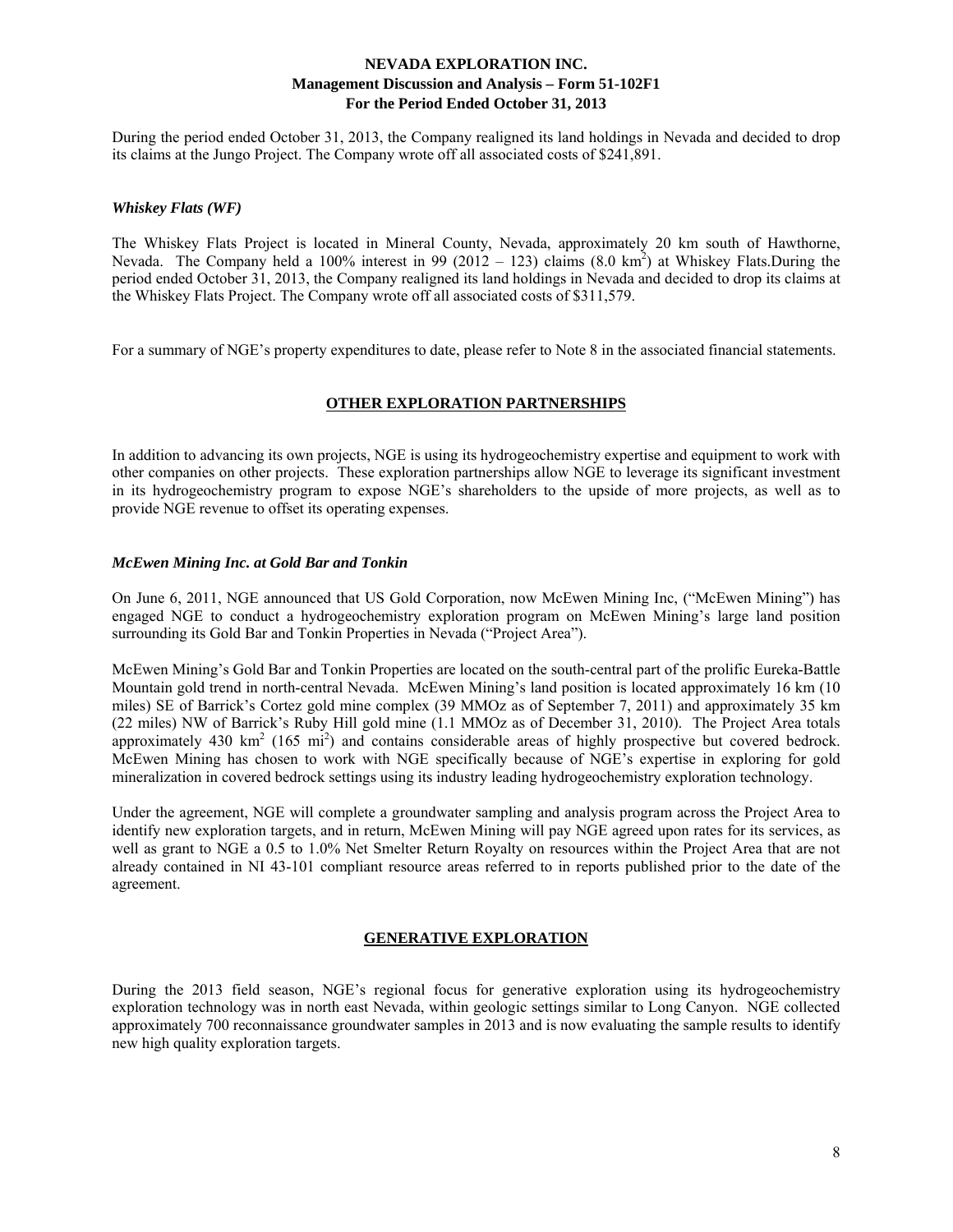#### **RESULTS OF OPERATIONS**

#### *Revenue*

During the period ended October 31, 2013, NGE generated \$99,292 (2012 - \$123,607) revenues from project management and consulting activities and received \$103,992 (2012 - \$72,516) in option payments. The Company's primary activities continue to be searching for and advancing properties that may contain economic resources that would allow the Company to option or sell its interests, or to set up profitable mining operations.

## *Operating Expenses*

During the period ended October 31, 2013, NGE's net losses were \$2,976,858 compared to \$335,903 for the period ended October 31, 2012. The significant increase in net losses for the period ended October 31, 2013 was primarily as a result of write-off of exploration and evaluation assets of \$2,632,919 (2012 - \$Nil) which was incurred as the Company realigned its land holdings in Nevada and decided to drop all remaining land positions at the Bull Creek, Sand Pass, Rye Patch, Jungo and Whiskey Flats properties.

General exploration costs during the period ended October 31, 2013, were \$143,810 compared to \$28,226 for the period ended October 31, 2012. The increase is a result of increased exploration expenditures during the period. Because the expenditures are not related to any specific property, they have been expensed.

Professional fees, consulting, and investor relations costs during the period ended October 31, 2013, were \$74,931 compared to \$80,465 for the period ended October 31, 2012. The expenses for both periods are comparable.

Project management and consulting expenses during the period ended October 31, 2013, were \$12,934 compared to \$49,186 for the period ended October 31, 2012. The decrease is due to lower project management and consulting activities during the period.

Salaries and related expenses during the period ended October 31, 2013, were \$200,838 compared to \$209,015 for the period ended October 31, 2012. The expenses in both periods are comparable. Included in salaries is compensation of key management personnel which is described below under the subheading "Key Management Compensation".

Unrealized loss on marketable securities during the period ended October 31, 2013, was \$17,007, compared to \$Nil for the period ended October 31, 2012. The unrealized loss on marketable securities for the current period was incurred as the Company revalued 170,068 shares of Spruce Ridge Resources Ltd., classified as fair value through profit or loss, based on the market price at October 31, 2013 for \$0.03 per share.

## *Selected Annual Information*

The following table provides a brief summary of the Company's financial operations. For more detailed information, refer to the financial statements.

|                                                                                                               | Year Ended<br>April 30,<br>2013                                                |   | Year Ended<br>April 30,<br>2012             |   | Year Ended,<br>April 30,<br>2011                       |
|---------------------------------------------------------------------------------------------------------------|--------------------------------------------------------------------------------|---|---------------------------------------------|---|--------------------------------------------------------|
| Total revenues<br>Net loss<br>Basic and diluted loss per share<br>Total assets<br>Total long-term liabilities | \$<br>240,710<br>(821, 148)<br>(0.01)<br>7,321,666<br>$\overline{\phantom{a}}$ | S | 543,971<br>(854,904)<br>(0.01)<br>7,076,791 | S | 125,669<br>(1,331,595)<br>(0.01)<br>5,900,873<br>6,882 |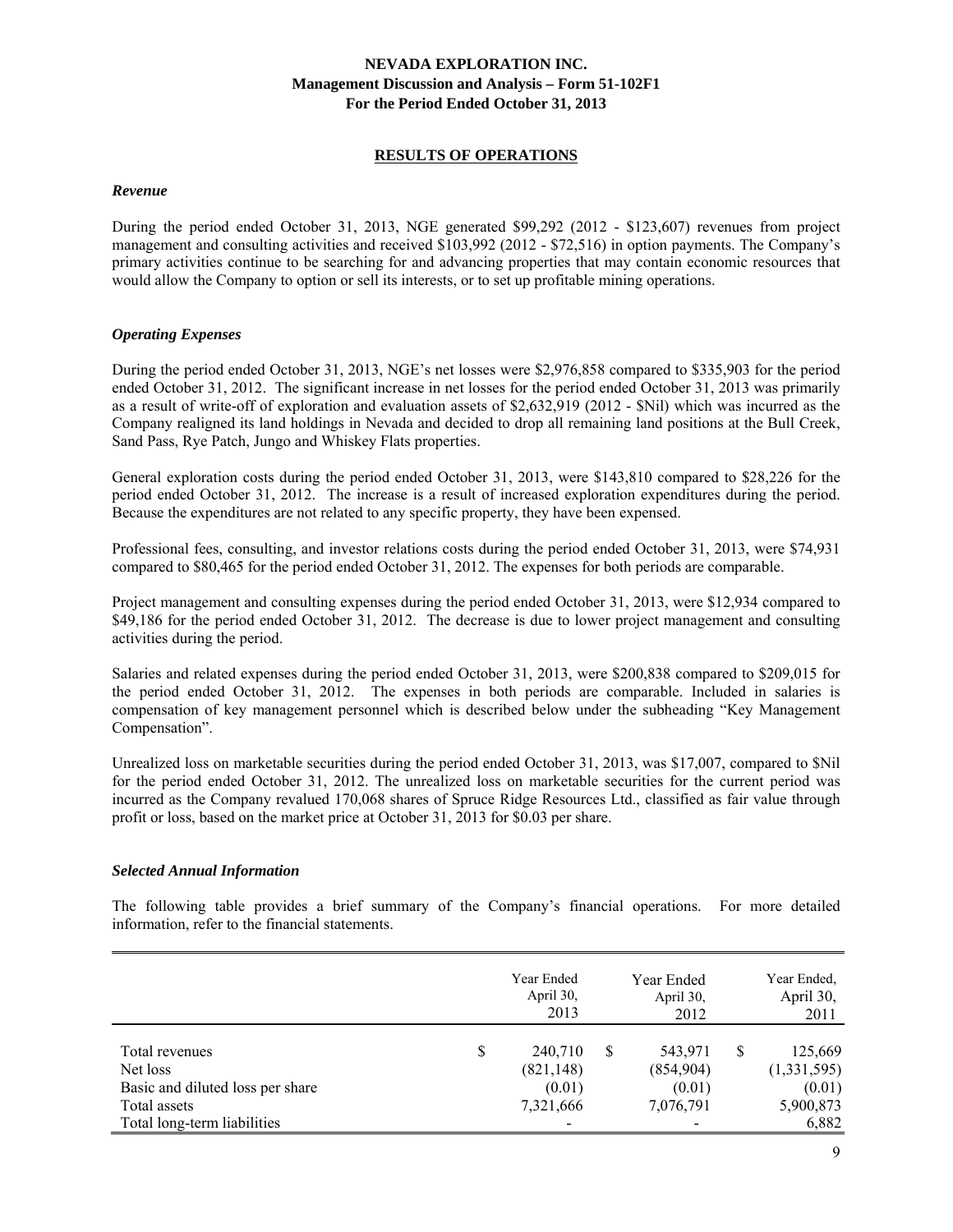#### *Summary of Quarterly Results*

|                                                                                                                                       | Three Month<br>Period Ended<br>October 31,<br>2013                                     |              | Three Month<br>Period Ended<br>July 31,<br>2013                                  |               | Three Month<br>Period Ended<br>April 30,<br>2013                                 |    | Three Month<br>Period Ended<br>January 31,<br>2013                                  |
|---------------------------------------------------------------------------------------------------------------------------------------|----------------------------------------------------------------------------------------|--------------|----------------------------------------------------------------------------------|---------------|----------------------------------------------------------------------------------|----|-------------------------------------------------------------------------------------|
| Total assets<br>Exploration and evaluation assets<br>Working capital<br>Equity<br>Revenues<br>Net loss<br>Loss per share              | \$<br>4,540,055<br>4,081,553<br>99,560<br>4,418,070<br>203,393<br>(75,018)<br>(0.00)   | \$.          | 4,562,712<br>3,904,561<br>295,558<br>4,435,798<br>(2,901,840)<br>(0.02)          | <sup>\$</sup> | 7,321,666<br>6,407,725<br>570,528<br>7,213,628<br>(222, 703)<br>(0.01)           | S. | 7,486,066<br>6,349,553<br>814,823<br>7,385,221<br>44,357<br>(262, 542)<br>(0.00)    |
|                                                                                                                                       | Three Month<br>Period Ended<br>October 31,<br>2012                                     |              | Three Month<br>Period Ended<br>July 31,<br>2012                                  |               | Three Month<br>Period Ended<br>April 30,<br>2012                                 |    | Three Month<br>Period Ended<br>January 31,<br>2012                                  |
| Total assets<br>Exploration and evaluation assets<br>Working capital (deficiency)<br>Equity<br>Revenues<br>Net loss<br>Loss per share | \$<br>6,787,205<br>6,367,182<br>35,249<br>6,632,997<br>133,794<br>(150, 174)<br>(0.00) | <sup>S</sup> | 6,991,339<br>6,178,755<br>325,856<br>6,430,084<br>62,559<br>(185, 729)<br>(0.00) | \$.           | 7,076,791<br>6,002,903<br>577,500<br>6,835,944<br>20,426<br>(221, 371)<br>(0.00) | \$ | 6,520,059<br>6,081,083<br>(123, 361)<br>6,174,414<br>221,693<br>(165,372)<br>(0.00) |

#### **ASSETS & LIABILITIES**

Deposits for land reclamation also add to the Company's asset base. Those deposits as at October 31, 2013 are \$86,127 (April 30, 2013 - \$83,220). These deposits (bonds) are required by the U.S Bureau of Land Management (BLM) and US Forest Service (USFS) to ensure that reclamation and clean-up work on NGE's properties will be completed to the satisfaction of the BLM and the USFS.

## **LIQUIDITY AND CAPITAL RESOURCES**

## *Liquidity*

The Company has financed its operations primarily through the issuance of common shares. The Company continues to seek capital through various means including the issuance of equity and/or debt.

The financial statements have been prepared on a going concern basis which assumes that the Company will be able to realize its assets and discharge its liabilities in the normal course of business for the foreseeable future. The continuing operations of the Company are dependent upon its ability to continue to raise adequate financing.

Net cash used by operating activities for the period ended October 31, 2013 was \$260,942 compared to \$324,150 during the period ended October 31, 2012 and consists primarily of the operating loss and changes in non-cash working capital items.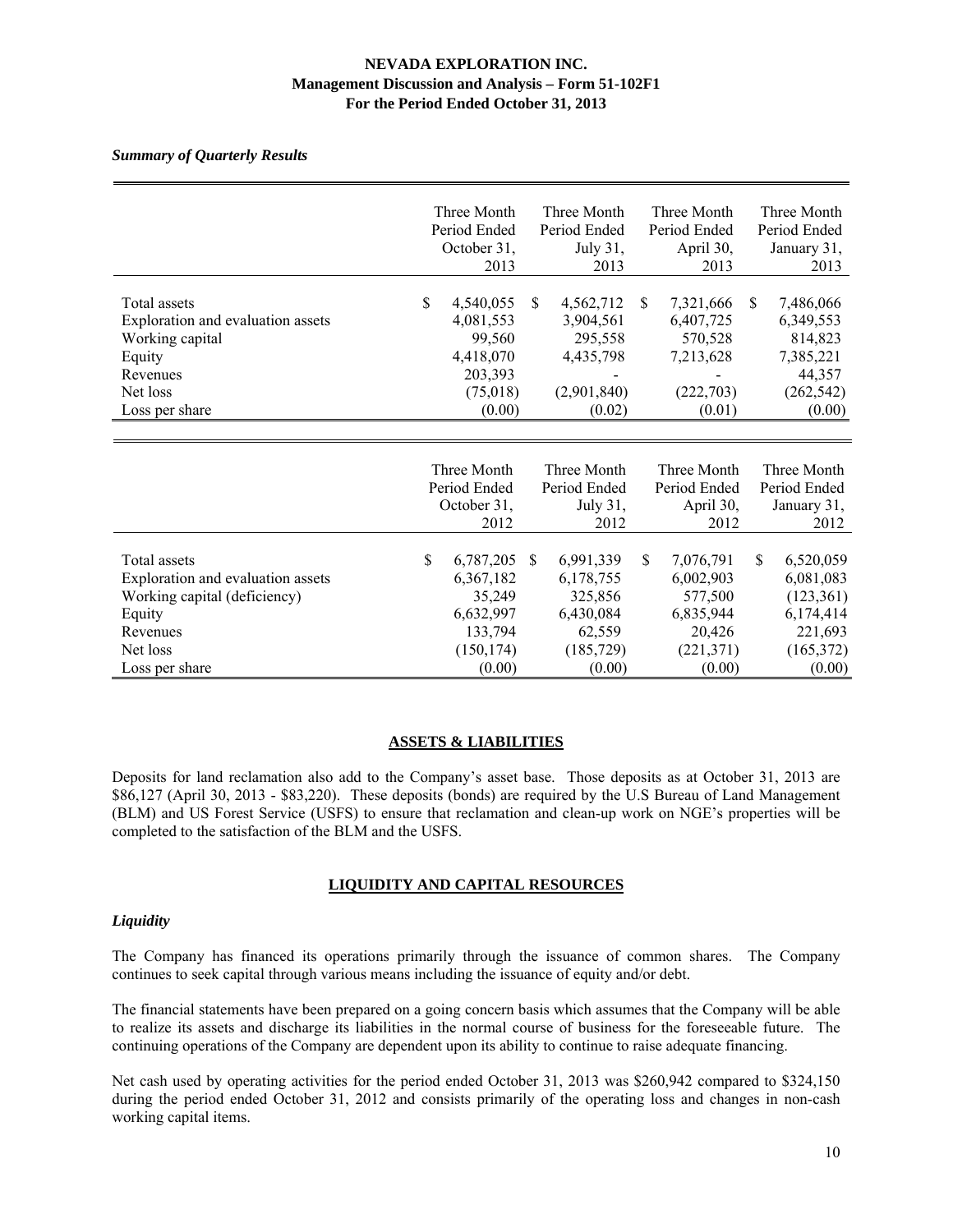Net cash used by investing activities for the period ended October 31, 2013 was \$124,775 compared to \$296,551 used during the period ended October 31, 2012 and consists primarily of land holding and exploration expenditures.

Net cash used by financing activities for the period ended October 31, 2013 was \$Nil compared to \$4,290 during the period ended October 31, 2012. The difference is attributable to share issuance costs and repayment of finance lease obligations.

#### *Capital Resources*

During the period ended October 31, 2013, the Company did not have any financing activities.

As of October 31, 2013 the Company has the following commitments:

- a) The Company has entered into a lease agreement for premises expiring on November 30, 2014. Lease commitments are US\$4,630 per month for the first year, and US\$4,769 per month for the second year.
- b) The Company has various commitments relating to its exploration and evaluation assets as disclosed in Note 8 of the associated financial statements.

## *Off Balance Sheet Arrangements*

As at October 31, 2013, NGE had no off balance sheet arrangements such as guaranteed contracts, contingent interests in assets transferred to an entity, derivative instrument obligations or any instruments that could trigger financing, market or credit risk to NGE.

## **RELATED PARTY TRANSACTIONS**

During the period ended October 31, 2013, the Company:

i) paid or accrued \$28,130 in professional fees to a firm in which the Chief Financial Officer of the Company is a partner.

During the period ended October 31, 2012, the Company:

- i) paid or accrued \$31,550 in professional fees to a firm in which the Chief Financial Officer of the Company is a partner.
- ii) entered into an Exploration and Option to Joint Venture Agreement with Spruce Ridge on the Company's Fletcher Junction Project (Note 8). At that time, an Officer and Director of Spruce Ridge was also a Director of the Company.

As at October 31, 2013, the Company had \$Nil (April 30, 2013 - \$43,595) in accounts receivable from Spruce Ridge as a result of the services provided.

The amounts of due to related parties included in accounts payable and accrued liabilities are as follows:

|                                                                                        |   | October 31.<br>2013 | April 30,<br>2013 |
|----------------------------------------------------------------------------------------|---|---------------------|-------------------|
| Due to a firm of which the Chief Financial Officer is a partner<br>Due to Spruce Ridge | S | 18,780<br>-         | 15,000<br>25,187  |
|                                                                                        |   | 18.780              | 40,187            |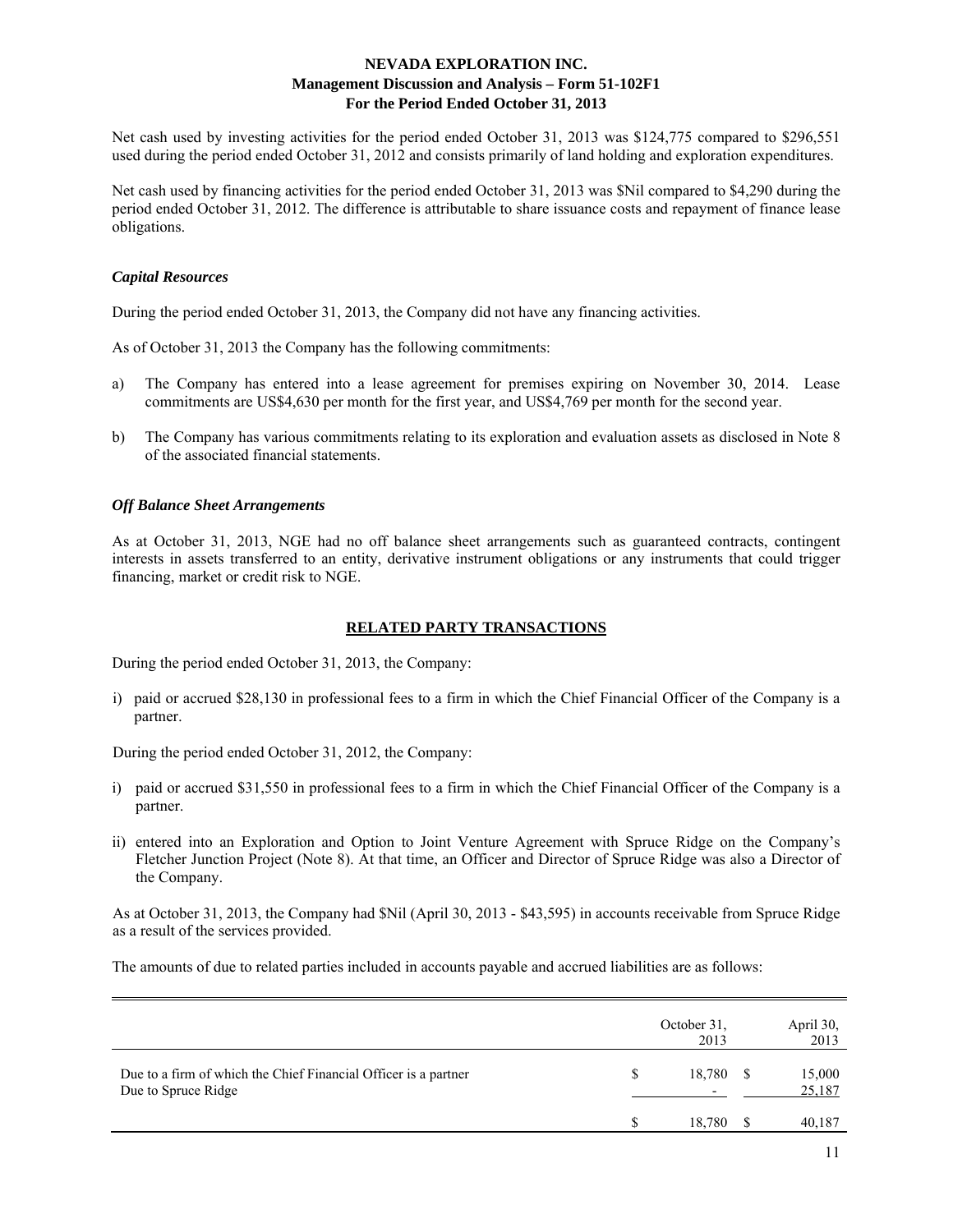#### **KEY MANAGEMENT COMPENSATION**

Of the \$200,838 in salary expenses, \$162,306 is for key management personnel, defined as those persons having authority and responsibility for planning, directing and controlling activities of the Company, directly or indirectly including any director (whether executive or otherwise) of the Company. The Company's key management personnel include the following: Chief Executive Officer, Chief Operating Officer, and Vice President of Corporate Development.

Remuneration of key management of the Company was as follows:

|          |   | Six Months<br>Ended<br>October 31,<br>2013 |     | Six Months<br>Ended<br>October 31,<br>2012 |
|----------|---|--------------------------------------------|-----|--------------------------------------------|
| Salaries | S | 162,306                                    | -\$ | 171,220                                    |

The amount included in accounts payable and accrued liabilities which is due to key management personnel is as follows:

|                                           | October 31,<br>2013 | April 30,<br>2013        |
|-------------------------------------------|---------------------|--------------------------|
| Due to key management personnel (Note 10) | 14.677              | $\overline{\phantom{0}}$ |

## **DISCLOSURE OF OUTSTANDING SHARE DATA**

As at December 20, 2013, the Company has 128,065,900 common shares issued and outstanding and has the following stock options and warrants outstanding:

|                         | Number<br>of Options                                                                       | Exercise<br>Price                                    | <b>Expiry Date</b>                                                                                                                             |  |
|-------------------------|--------------------------------------------------------------------------------------------|------------------------------------------------------|------------------------------------------------------------------------------------------------------------------------------------------------|--|
| <b>Stock</b><br>options | 250,000<br>900,000<br>600,000<br>3,100,000<br>2,250,000<br>600,000<br>500,000<br>8,200,000 | 0.16<br>0.10<br>0.10<br>0.10<br>0.10<br>0.11<br>0.12 | September 30, 2014<br>September 30, 2014<br>November 17, 2014<br>December 31, 2015<br>August 9, 2016<br>September 25, 2017<br>December 4, 2017 |  |
| <b>Warrants</b>         | 369,200<br>5,000,000<br>5,278,000<br>10,647,200                                            | 0.15<br>0.15<br>0.14                                 | December 24, 2013<br>December 24, 2014<br>April 16, 2014                                                                                       |  |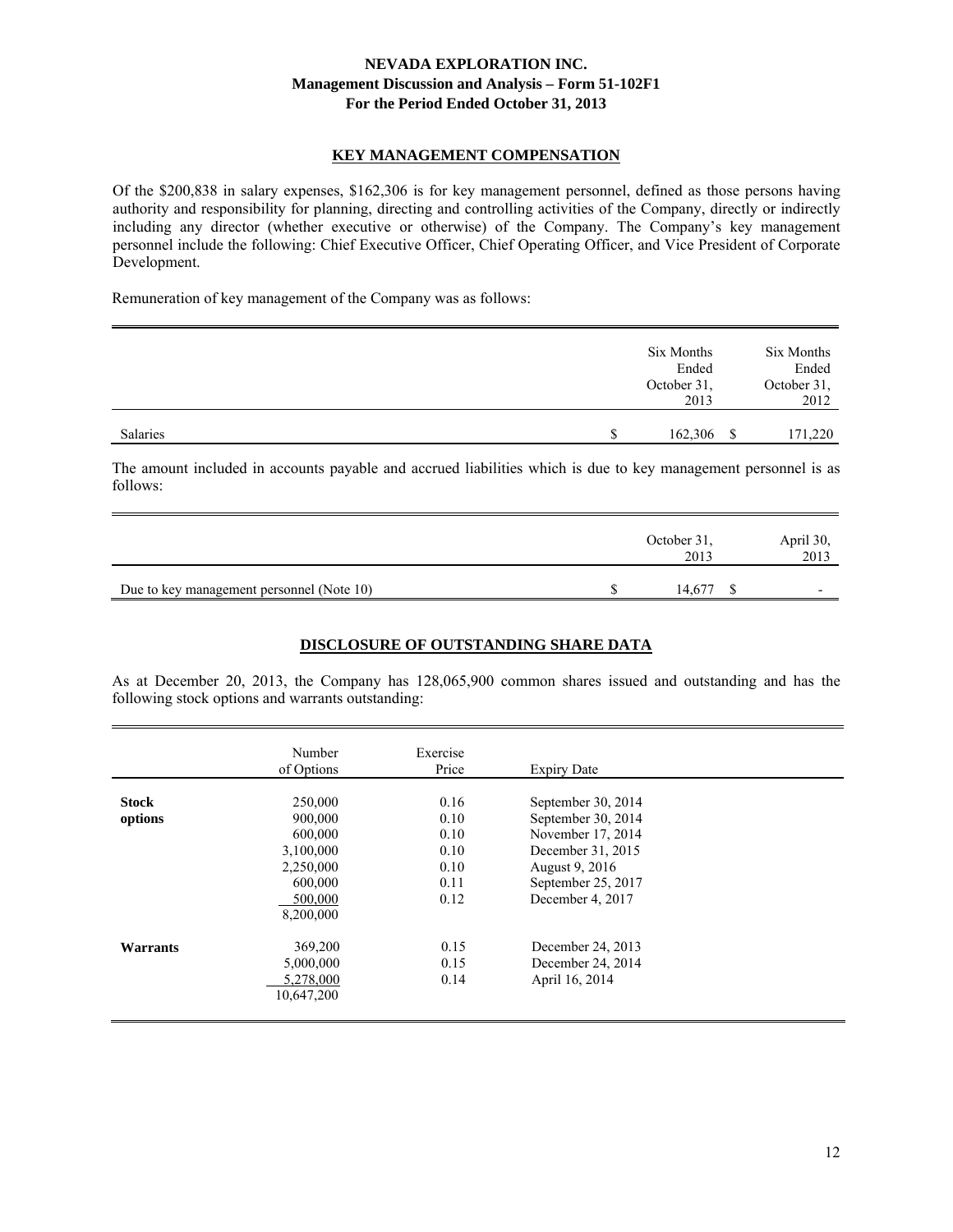#### **FINANCIAL INSTRUMENTS AND FINANCIAL RISK FACTORS**

#### *Risk Management Policies*

The Company is exposed to risk due to the nature of its financial instruments. Risk management is the responsibility of management and the Company did not use derivative instruments.

## *Fair Value*

Financial instruments measured at fair value are classified into one of three levels in the fair value hierarchy according to the relative reliability of the inputs used to estimate the fair values. The three levels of the fair value hierarchy are:

- Level 1 Unadjusted quoted prices in active markets for identical assets or liabilities;
- Level 2 Inputs other than quoted prices that are observable for the asset or liability either directly or indirectly; and
- Level 3 Inputs that are not based on observable market data.

Short term investments are measured at level 1 of the fair value hierarchy. The fair value of short term investments is measured at the market price of the common shares held at the measurement date. The carrying value of cash, accounts receivable (excluding GST receivable), deposits and bonds, and accounts payable and accrued liabilities approximated their fair value because of the short-term nature of these instruments.

#### *Financial Risk Factors*

The Company's risk exposures and the impact on the Company's financial instruments are summarized below:

#### *Credit risk*

Credit risk is the risk of loss associated with a counterparty's inability to fulfill its payment obligations. The Company's credit risk is primarily attributable to cash. Management believes that the credit risk concentration with respect to cash is remote as it maintains accounts with highly-rated financial institutions.

#### *Liquidity risk*

Liquidity risk is the risk that the Company will not be able to meet its financial obligations as they fall due. The Company manages liquidity risk through the management of its capital structure and financial leverage, as outlined in the discussion on capital management. It also manages liquidity risk by continuously monitoring actual and projected cash flows. The Board of Directors reviews and approves the Company's operating and capital budgets, as well as any material transactions out of the normal course of business.

As at October 31, 2013, the Company had a cash balance of \$194,875 (April 30, 2013 - \$591,060) to settle current liabilities of \$121,985 (April 30, 2013 - \$108,038). As a result, at October 31, 2013, the Company is not exposed to liquidity risk.

#### *Market risk*

Market risk is the risk of loss that may arise from changes in market factors such as interest rates, foreign exchange rates, and commodity and equity prices.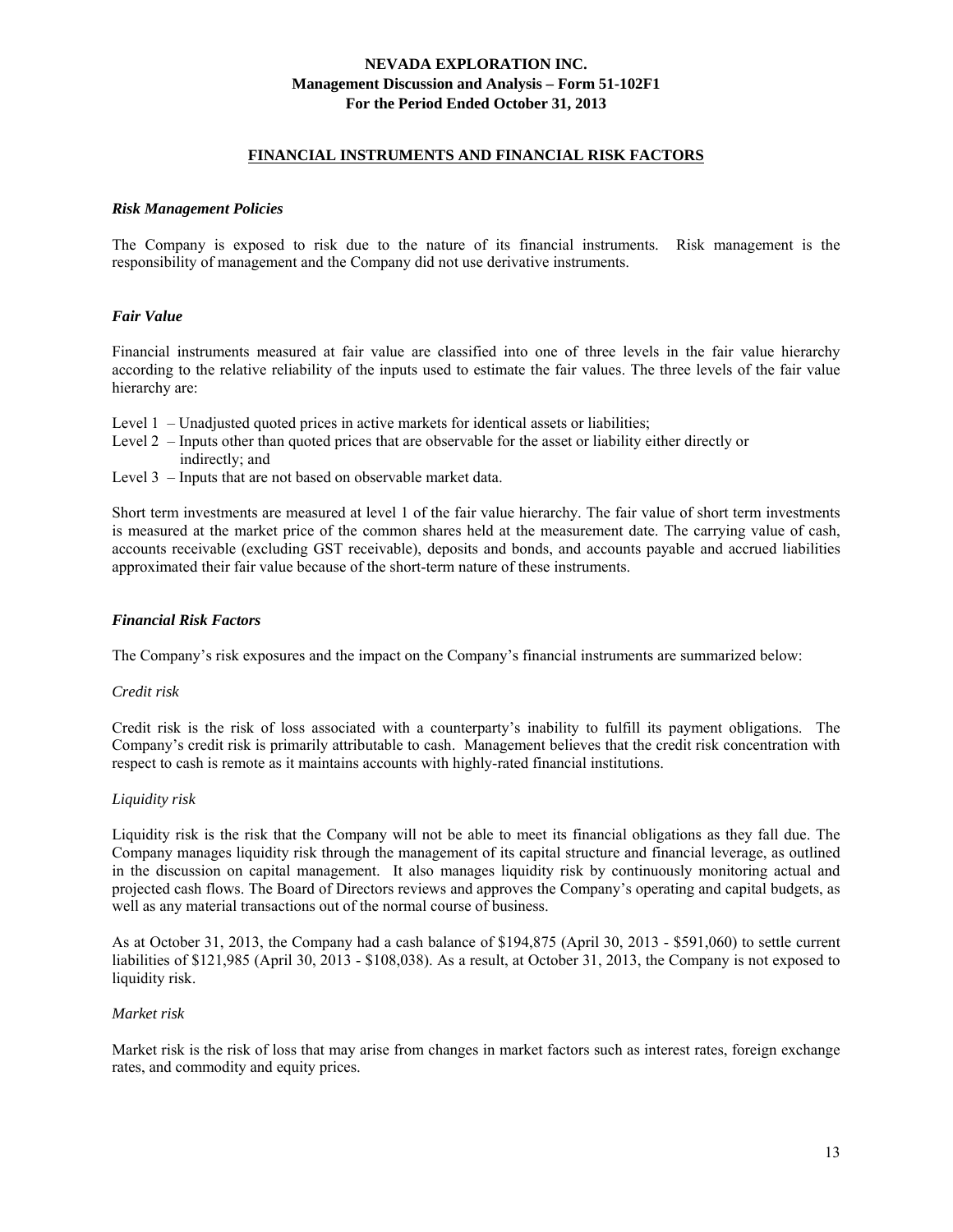(a) Interest rate risk

 The Company is exposed to interest rate risk to the extent that the cash maintained at the financial institutions is subject to floating rate of interest. The interest rate risks on cash and on the Company's obligations are not considered significant.

(b) Foreign currency risk

 The Company is exposed to financial risk arising from fluctuations in foreign exchange rates and the degree of volatility of these rates. A significant portion of the Company's expenses is denominated in US dollars. Consequently, certain assets, liabilities and operating expenses are exposed to currency fluctuations. The Company does not use derivative instruments to reduce its exposure to foreign currency risk.

 Net assets denominated in foreign currency and the Canadian dollars equivalent at October 31, 2013 are as follows:

|                                                             |    | <b>CDN</b>                     | USD                                  |
|-------------------------------------------------------------|----|--------------------------------|--------------------------------------|
| Current assets<br>Non-current assets<br>Current liabilities | \$ | 200,651<br>4,307,010<br>81,624 | \$<br>192,434<br>4,130,632<br>78,281 |
|                                                             | S  | 4,589,285                      | 4,401,347                            |

#### *Net exposure*

Based on the above net exposures as at October 31, 2013, and assuming all other variables remain constant, a 1% change in the value of the US dollar against the Canadian dollar would result in an increase/decrease of \$45,893 in profit or loss.

#### **CAPITAL DISCLOSURES**

In order to maintain its capital structure, the Company, is dependent on equity funding and when necessary, raises capital through the issuance of equity instruments, primarily comprised of common shares and incentive stock options. In the management of capital, the Company includes the components of equity as well as cash.

The Company prepares annual estimates of exploration expenditures and monitors actual expenditures compared to the estimates to ensure that there is sufficient capital on hand to meet ongoing obligations. The Company's investment policy is to invest any excess cash in highly liquid short-term deposits with terms of one year or less and which can be liquidated after thirty days without interest penalty. The Company currently has insufficient capital to fund its exploration programs and is reliant on completing equity financings to fund further exploration. The Company is not subject to any externally imposed capital requirements.

There were no changes in the Company's approach to capital management during the period ended October 31, 2013.

#### *Financial liabilities*

Accounts payable and accrued liabilities, and finance lease obligations are classified as financial liabilities and are measured at face value. Management has determined that the face value of financial liabilities approximates fair value due to the expected short-term maturity of the debts.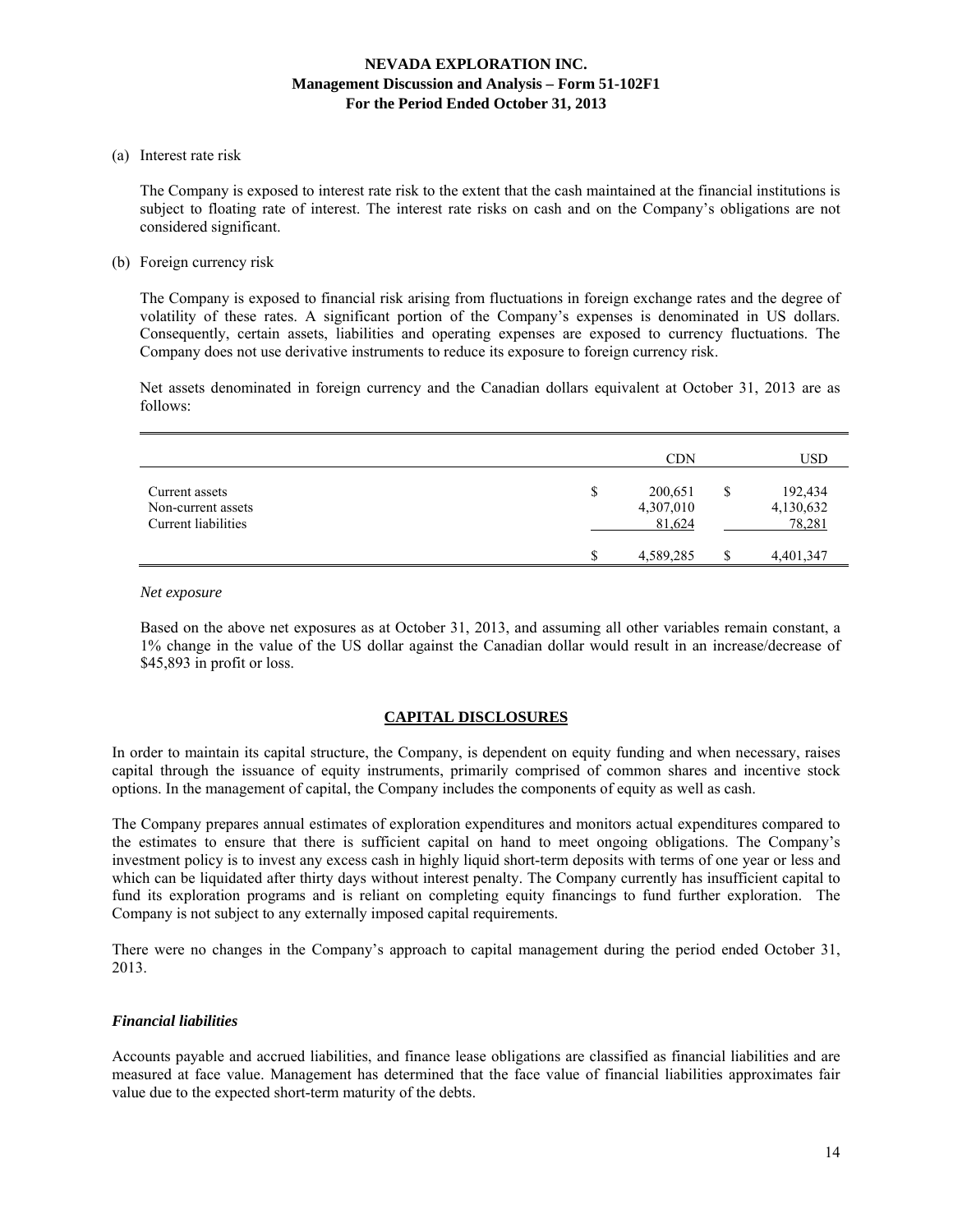The Company's financial liabilities primarily constitute trade payables owing to both arms' length and related parties. These are unsecured and, excepting normal trade credit terms, are due on demand.

The Company believes the fair value of its financial liabilities approximate their carrying values primarily due to their short-term nature. There are no quoted market prices from active markets for any of the financial liabilities held by the Company and thus fair values were assessed using valuation techniques consistent with International Financial Reporting Standards. The Company intends to reduce its financial liabilities by re-financing through additional share issuances.

#### **RISKS AND UNCERTAINTIES**

In conducting its business of mineral exploration, NGE is subject to a wide variety of known and unknown risks, uncertainties and other factors which may affect the results, performance or achievement of the Company. Such risks and factors include, among others: risks related to the actual results of current and future exploration activities; future prices for gold, silver, and other commodities; environmental risks and hazards; the Company's lack of substantial revenue; the Company's ongoing need to raise money through equity financings; increases to operating, labour, and supply costs; and changes to government regulation, taxes, and fees. Although the Company attempts to identify and plan for these important factors that could affect results materially, the Company cautions the reader that the above list of risk factors is not exhaustive there may be other factors that cause results to differ from anticipated, estimated, or intended results.

Ultimately, there can be no guarantee that the Company will be successful in making an economic mineral discovery.

#### **LIST OF DIRECTORS AND OFFICERS**

Wade A. Hodges, President, CEO and Director Cyrus Driver, CFO and Director Kenneth Tullar, COO and Director Jennifer Boyle, Director Dr. John E. Larson, Director James Buskard, Vice President Corporate Development and Corporate Secretary

#### **GOING CONCERN OF OPERATIONS**

These condensed consolidated interim financial statements have been prepared in accordance with International Financial Reporting Standards ("IFRS") on a going concern basis that presumes the realization of assets and discharge of liabilities in the normal course of business. There are material uncertainties related to adverse conditions and events that cast substantial doubt on the Company's ability to continue as a going concern.

During the period ended October 31, 2013, the Company incurred a comprehensive loss of \$2,795,558 (2012 – \$283,669) and as at that date, the Company had accumulated deficit of \$12,722,187 (April 30, 2013 – \$9,835,941), a working capital surplus of \$99,560 (April 30, 2013 – \$570,528) and negative cash flows from operations of \$260,942 (2012 – \$324,150). These factors create material uncertainties that may cast substantial doubt upon the Company's ability to continue as a going concern.

As is common with junior mining companies, the Company continues to seek capital through various means including the issuance of equity and/or debt to finance its on-going and planned exploration activities and to cover administrative costs.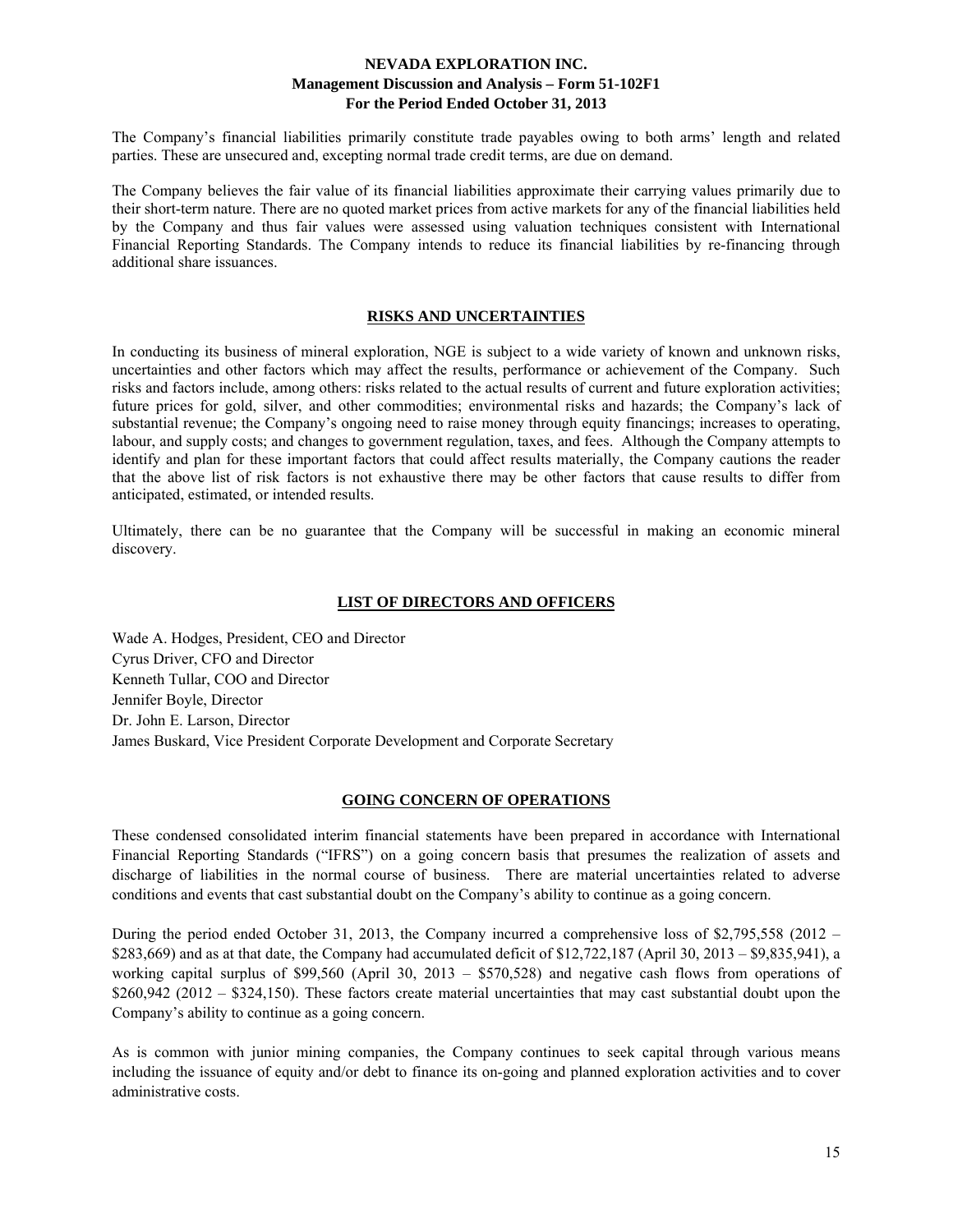In order to continue as a going concern and to meet its corporate objectives, the Company will require additional financing through debt or equity issuances or other available means. Although the Company has been successful in the past in obtaining financing, there is no assurance that it will be able to obtain adequate financing in the future or that such financing will be on terms advantageous to the Company.

Recovery of the carrying value of the mining claims and related deferred exploration expenditures are dependent upon the discovery of economically recoverable resources, the ability of the Company to develop necessary financing to continue exploration and development, the ability of the Company to secure and maintain title and beneficial interest in the properties, entering into agreements with others to explore and develop the properties and upon future profitable production or proceeds from disposition of such properties.

These condensed consolidated interim financial statements do not include any adjustments to the amounts and classification of assets and liabilities that might be necessary should the Company be unable to continue operations. Such adjustments would be material.

# **CHANGES IN ACCOUNTING POLICIES**

## *New and amended standards adopted by the Company during the current period*

The following new and amended standards adopted by the Company did not result in a significant impact on the Company's financial statements:

- Amendments to IFRS 7, Financial Instruments: Disclosures, to require information about all recognized financial instruments that are set off in accordance with paragraph 42 of IAS 32 Financial Instruments: Presentation.
- New standard IFRS 10, Consolidated Financial Statements, replaces the guidance on control and consolidation in IAS 27, Consolidated and Separate Financial statements, and SIC-12, Consolidation – Special Purpose Entities. IFRS 10 changes the definition of control under IFRS so that the same criteria are applied to all entities to determine control.
- New standard IFRS 11, Joint arrangements, requires a venture to classify its interest in a joint arrangement as a joint venture or joint operation. Joint ventures will be accounted for using the equity method of accounting whereas for joint operation, the venture will recognize its share of assets, liabilities, revenue and expenses of the joint operation. Under existing IFRS, entities have the choice to proportionally consolidate or equity account for interest in joint ventures. IFRS 11 supersedes IAS 31 – Interest in Joint Ventures and SIC 13 – Jointly Controlled Entities – Non-monetary Contributions by Venturers.
- New standard IFRS 12, Disclosure of Interests in Other Entities. This new standard provides the disclosure requirements for all forms of interests in other entities, including subsidiaries, joint arrangements, associates and consolidated structured entities.
- New standard IFRS 13, Fair Value Measurement. This standard defines fair value and sets out in a single IFRS a framework for measuring fair value and requires disclosures about fair value measurements. The standard does not determine when an asset, a liability or an entity's own equity instrument is measured at fair value. Rather, the measurement and disclosure requirements of IFRS 13 apply when another IFRS requires or permits the item to be measured at fair value (with limited exceptions).
- Reissued IAS 27, Separate Financial Statements, requires that when an entity prepares separate financial statements, investments in subsidiaries, associates, and jointly controlled entities are accounted for either at cost, or in accordance with IFRS 9 Financial Instruments.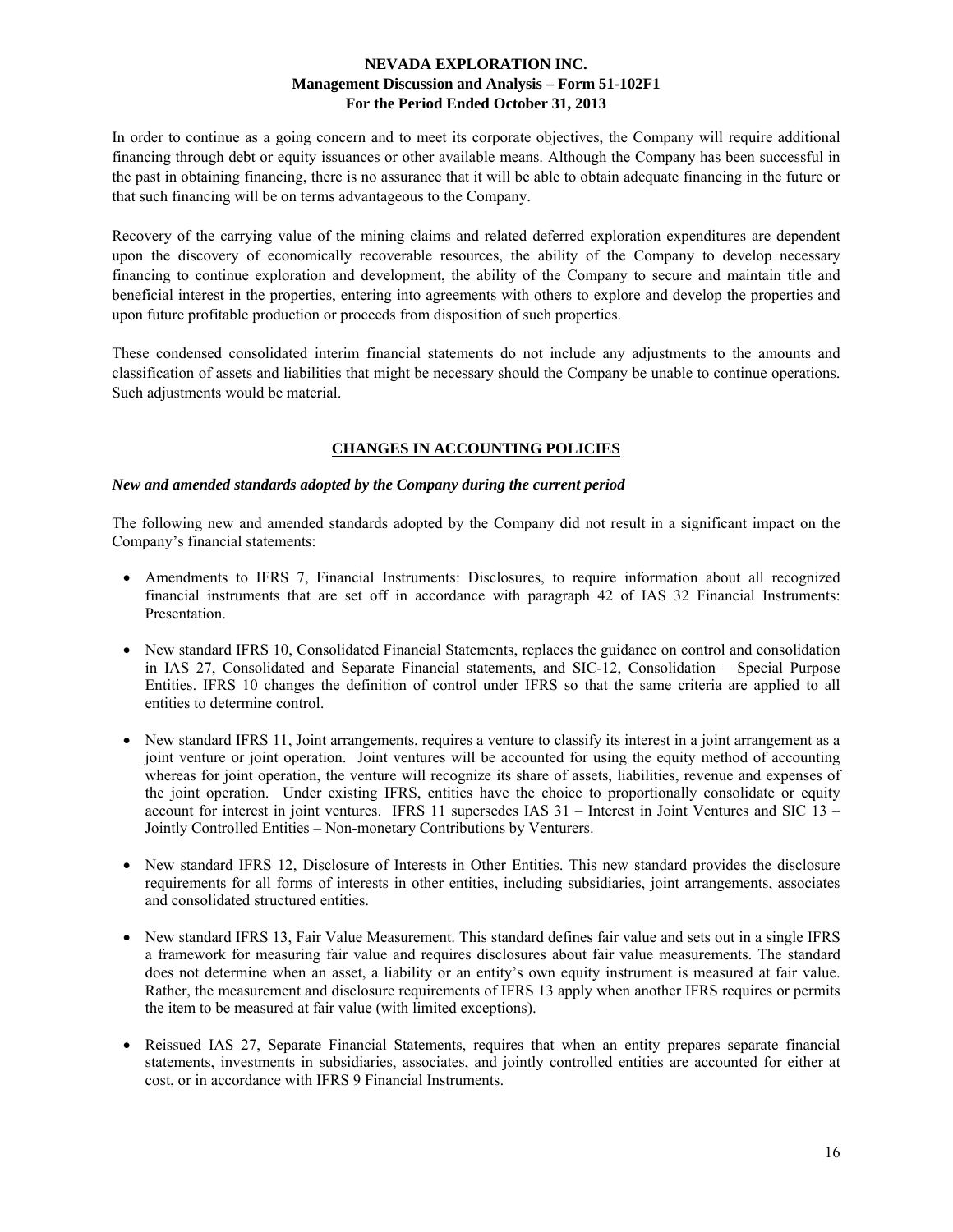• Reissued IAS 28, Investment in Associates and Joint Ventures, supersedes IAS 28 Investments in Associates and defines 'significant influence' and provides guidance on how the equity method of accounting is to be applied (including exemptions from applying the equity method in some cases). It also prescribes how investments in associates and joint ventures should be tested for impairment.

#### *New or revised standards and amendments to existing standards not yet effective*

The Company has not applied the following new or revised standards and amendments that have been issued but are not yet effective at October 31, 2013:

- Amendments to IAS 32, *Financial Instruments*: Presentation, to provide clarification on the application of offsetting rules. This standard is effective for years beginning on or after January 1, 2014.
- Amendments to IAS 36, Impairment of Assets ("IFRS 36"), clarify the recoverable amount disclosures for nonfinancial assets, including additional disclosures about the measurement of the recoverable amount of impaired assets when the recoverable amount was based on fair value less costs of disposal. The amendments apply retrospectively for annual periods beginning on or after 1 January 2014. Earlier application is permitted except an entity shall not apply those amendments in periods (including comparative periods) in which it does not also apply IFRS 13.
- New standard IFRS 9, *Financial Instruments*, which covers the classification and measurement of financial assets as part of its project to replace IAS 39, "Financial Instruments: Recognition and Measurement." In October 2010, the requirements for classifying and measuring financial liabilities were added to IFRS 9. Under this guidance, entities have the option to recognize financial liabilities at fair value through earnings. If this option is elected, entitles would be required to reverse the portion of the fair value change due to own credit risk out of earnings and recognize the change in other comprehensive income. This standard is effective for accounting periods beginning on or after January 1, 2015

The Company is currently assessing the impact that these standards will have on the Company`s financial statements. The Company plans to adopt these standards as soon as they become effective for the Company's reporting period.

## **DISCLOSURE CONTROLS AND PROCEDURES AND INTERNAL CONTROLS**

In connection with National Instrument 52-109 (Certificate of Disclosure in Issuer's Annual and Interim Filings) ("NI 52- 109"), the Chief Executive Officer and Chief Financial Officer of the Company have filed a Venture Issuer Basic Certificate with respect to the financial information contained in the condensed consolidated interim financial statements and this accompanying interim MD&A (together the "Interim Filings"). In contrast to the full certificate under NI 52-109, the Venture Issuer Basic Certificate does not include representations relating to the establishment and maintenance of disclosure controls and procedures and internal control over financial reporting, as defined in NI 52-109. For further information the reader should refer to the Venture Issuer Basic Certificates filed by the Company with the Annual Filings on SEDAR at www.sedar.com.

## **NOTE REGARDING FORWARD-LOOKING STATEMENTS**

Statements herein that are not historical facts are forward-looking statements that are subject to risks and uncertainties. Words such as "expects", "intends", "may", "could", "should", "anticipates", "likely", "believes" and words of similar import also identify forward-looking statements.

Forward-looking statements are based on current facts and analyses and other information that are based on forecasts of future results, estimates of amounts not yet determined and assumptions of management, including, but